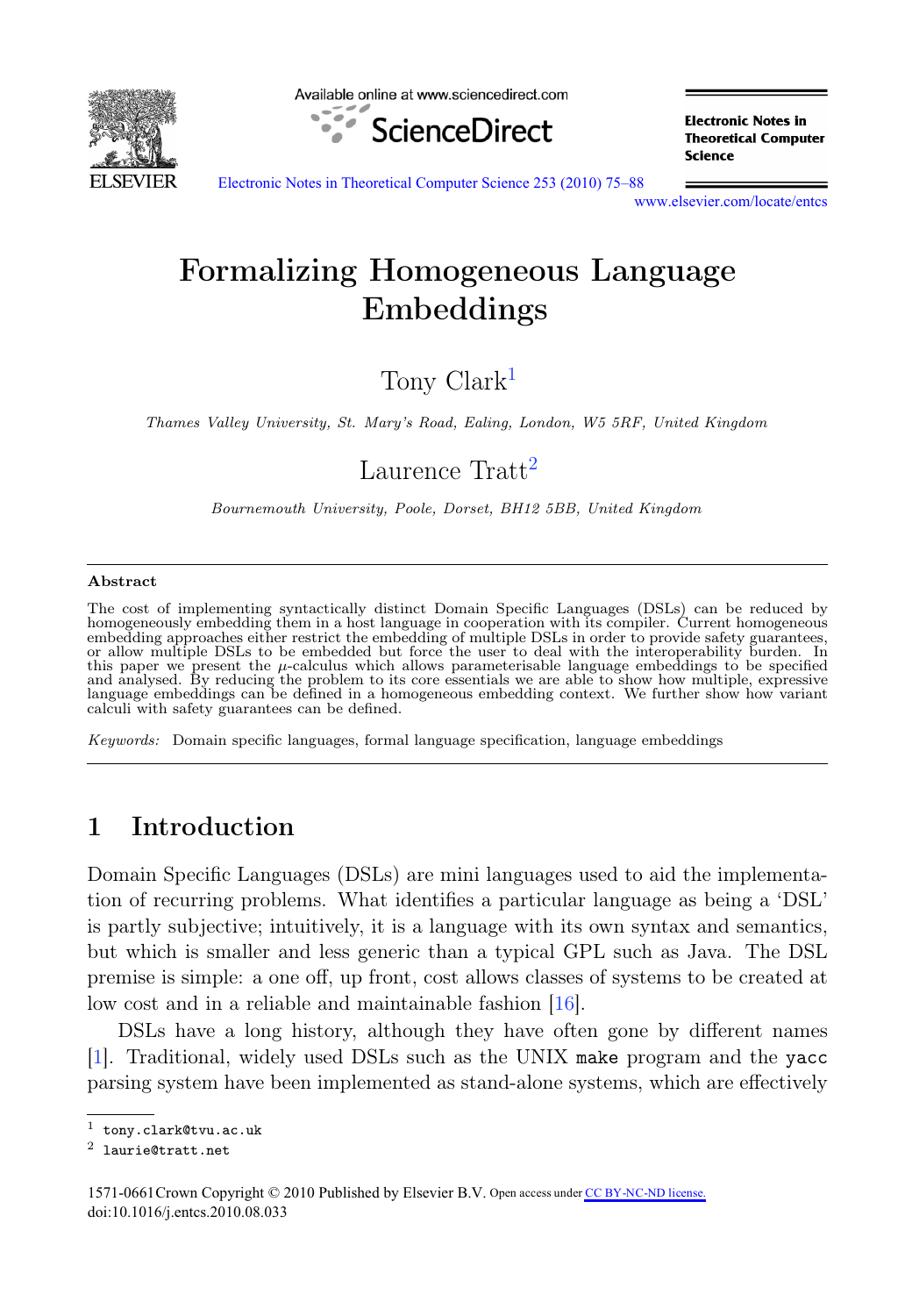cut-down programming language compilers and virtual machines rolled into one; the asso[ciate](#page-13-0)d implementation costs and lack of practical reusability have hampered the creation of DSLs [10]. An alternative approach to [sta](#page-13-0)nd-alone implementation is embedding, where a DSL is 'hosted' within a host programming language; in other words, the hos[t](#page-12-0) [lan](#page-12-0)guages' syntax is extended with the DSLs syntax. A simple [ex](#page-12-0)ample [of](#page-13-0) [s](#page-13-0)uch embed[ding](#page-13-0) is an SQ[L](#page-13-0) DSL; by using a [DSL](#page-13-0) [inst](#page-13-0)ead of an external database library one gains several advantages such as the static detection of SQL syntax errors and the safe insertion of external values into SQL statements. Language [ext](#page-13-0)ension has been a goal of language researchers for several decades (see e.g. [12]) but most early efforts were unable to prevent unintended and unwanted interactions between languages and their extensions [5]. Later approaches, though largely theoretical, did show that certain forms of language extension could avoid such problems [3,4]. More recently, DSL embedding approaches such as Stratego [2], XMF  $[6,7]$ , Converge  $[17]$ , Metalua  $[9]$ , and others (e.g.  $[14,8,13]$ ) have shown that this is a viable approach.

DSL embedding techniques can be classified as either *heterogeneous* or *homoge*neous  $[17]$ . Put simply, heterogeneous embedding (e.g. Stratego) is when the system used to compile the host language, and the s[yste](#page-13-0)m used to implement the embedding are different (note that this does not imply that the host language must be different than the language used to implement the embedding). In contrast, homogeneous embedding (e.g. Converge, Metalua, XMF) uses the language's compiler to compile the host language and to facilitate DSL embedding. Heterogeneous embedding has the advantage that it can be applied to any host language and any embedded language. However this means that heterogeneous embedding systems generally have little or no idea of the semantics of the languages they are embedding into, meaning that such techniques are hard to scale up [17]. Furthermore heterogeneous techniques typically assume that a single DSL is embedded into a single host language: multiple distinct DSLs must be manually welded together in order to create a sin[gle](#page-13-0) heterogeneous embedding which does not suffer from syntax errors. Homogeneous embedding, however, is inherently limited to a specific host language, but is typically able to offer greater guarantees about the safety of the resulting embedding, allowing larger and more complex DSLs to be embedded. Homogeneous embedding also places no conceptual restrictions on embedding multiple DSLs in one host language, or having DSLs interleaved within each other.

In practice, current homogeneous embedding technologies limit the extent to which multiple DSLs can be embedded without resorting to unwieldy hacks [9]. For example, Metalua allows multiple DSLs to be embedded within it, but requires manipulation of the global parser; no guarantees are made that different extensions will co-exist peacefully, or even that individual extensions are well-formed. Converge, on the other hand, allows multiple DSLs to co-exist and enforces reasonable safety guarantees but does so by making DSLs unpleasantly syntactically distinct, and making embedding DSLs within each other extremely difficult.

We believe that the distance between the conceptual promise and current practical realities of homogeneous embedding are in large part because of a lack of under-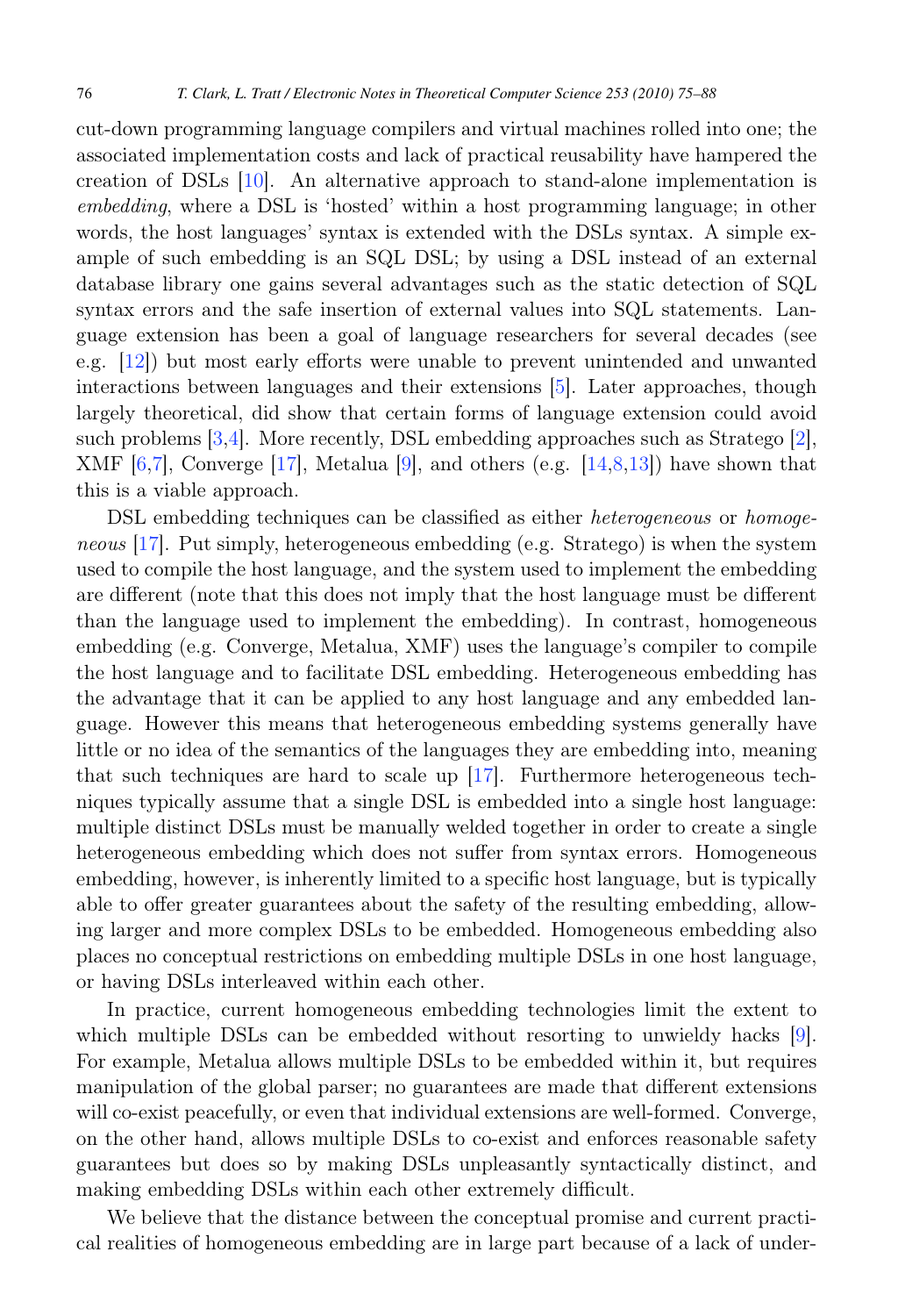standing of the unde[rly](#page-10-0)ing theory of language embedding in a homogeneous setting. In this paper we present the  $\mu$ -calcul[us](#page-12-0) for specifying and analysing homogeneous language embedding. The calculus extends the λ-calculus with facilities for defining and using language embeddings, allowing parameterisable language definitions to be scoped to portions of a source file, and to be nested arbitrarily within each other.

This paper is structured as follows: Section 2 defines the syntax and semantics of the  $\mu$ -calculus and shows how to precisely define an embedded language; Section 3 describes different categories of language embedding and how they are encoded in the calculus; Section 4 shows how a language with more than one embedding can be defined using the calculus and how safety criteria are represented; finally, Section 5 concludes the paper with an analysis and discussion of further work.

# 2  $\mu$ : A Language Embedding Calculus

The  $\mu$ -calculus is an extension of the  $\lambda$ -calculus tha[t su](#page-3-0)pports embedded languages. New languages can be added to  $\mu$  by defining their syntax, dynamic semantics, and their relationship to the execution context of the host language.

The definition and subsequent use of an embedded language takes the form of a standard structure within the  $\mu$ -calculus. This section defines the calculus and defines how languages are embedded within it. It is structured as follows: Section 2.1 defines the syntax of the calculus and provides an example of its use; languages are embedded in terms of their abstract syntax, Section 2.2 defines a data type that represents  $\mu$ -calculus abstract syntax; Section 2.3 defines the semantics of the  $\mu$ -calculus by embedding it within itself.

### 2.1 Overview

The syntax of the  $\mu$ -calculus is:

| $F \sim$       |                          | expressions         |
|----------------|--------------------------|---------------------|
|                |                          | variables           |
|                | fun(V)E                  | functions           |
|                | EЕ                       | applications        |
|                | if $E$ then $E$ else $E$ | conditionals        |
|                | (E, E, E)                | language definition |
|                | lang $E:T[C]$            | language embedding  |
| $T ::= \ldots$ |                          | syntax types        |
| $C ::= \dots$  |                          | raw text            |

 $\mu$  contains the conventional  $\lambda$ -calculus, plus language definition and language embedding components. A language definition defines a language's semantics as an interpreter and how to embed it in the context of a host.

A language embedding allows the use of a language within the host calculus. In essence, language definitions define interpreters and a translation from a host interpreter to the embedded language's interpreter. A language embedding is a use of the definition in a context provided by the host language.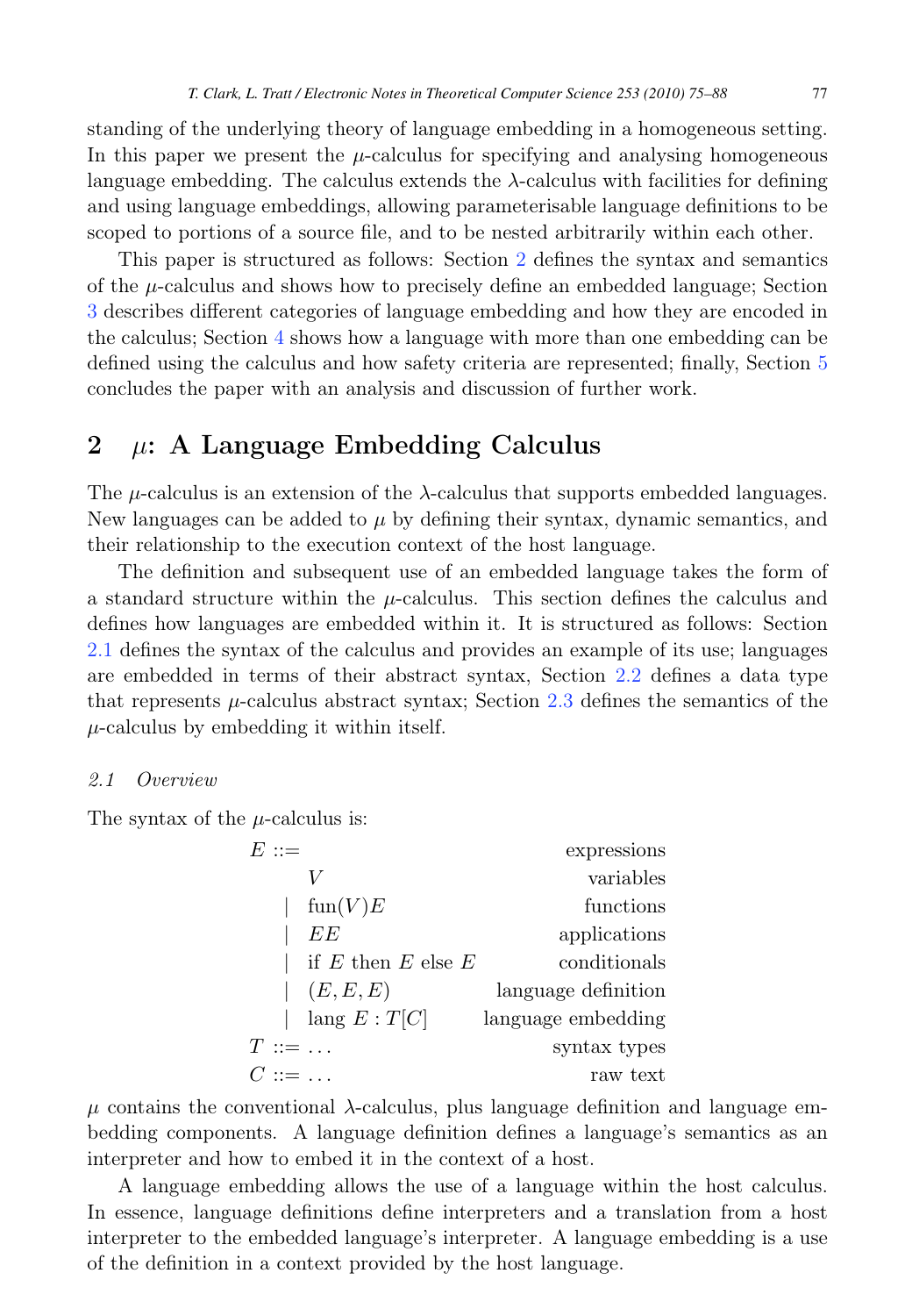<span id="page-3-0"></span>More specifically, the language definition triple (*eval, load, unload*) defines: an evaluator, eval, which evaluates the language in terms of its state; a loader, *load*, that maps from the host language state to the embedded language state; and an unloader, unload, that translates the embedded state back into a host state. The following is an overview of how the calculus might be used:

```
// Define an embedded SQL-like language...
type SQL = ... // type definition for SQL.
let sql = (evalSQL,loadSQL,unloadSQL)
             where
                evalSQL = ...
loadSQL = ...
unloadSQL = ...
// Define an embedded HTML-like language...
type HTML = ... // type definition for HTML.
let html = (evalHTML, loadHTML, unloadHTML)
where ...
// Use the two embedded language definitions.
// Perform database queries to produce all the
// (name,age) pairs for adults...
let results =
     lang sql:SQL[SELECT name,age from Customer WHERE age > 18]
in // Produce the HTML table showing the results...
   lang html:HTML[<br>
<TABLE>
        for name,age in results do
          <TR><TD> name </TD>
<TD> age </TD>
      </TR>
</TABLE>
   \overline{1}
```
### 2.2 Abstract Syntax Types

The type definition for the  $\mu$ -calculus is as follows:

```
type Exp(T) =
        .<br>Var(String)
     | Lambda(String,Exp(T))
       | Apply(Exp(T),Exp(T))
       If (Exp(T), Exp(T), Exp(T))Lang(T)
```
The type definition is parameterized with respect to the type of embedded languages: T. If a single language L is embedded then the resulting type is Exp(L). If more than one language is embedded, then we use a disjoint type combinator to express the type of the resulting language:  $Exp(L + M)$ . Finally, a fix-point operator Y can be used to construct a type. For example,  $Y(\text{Exp})$  is the type of languages constru[cted](#page-13-0) by embedding the  $\mu$ -calculus in itself.

### 2.3 Semantics

The semantics of the  $\mu$ -calculus is defined as a language embedding as follows. The evaluator for the calculus can be any suitable definition. To maximise the potential for future extension we implement the evaluator as a state machine. This ensures that any embedded language has access to all data and control structures of the language. The canonical state machine for a  $\lambda$ -calculus is the SECD machine [11]. The type definition is as follows:

```
type State = ([Value],Env,[Instr],State) | Empty
type Env = String->Value
type Instr = Exp(T) | App | If(Exp(T), Exp(T))
type Value = Basic | Closure | State
type Closure = (String,Env,Exp(T))
```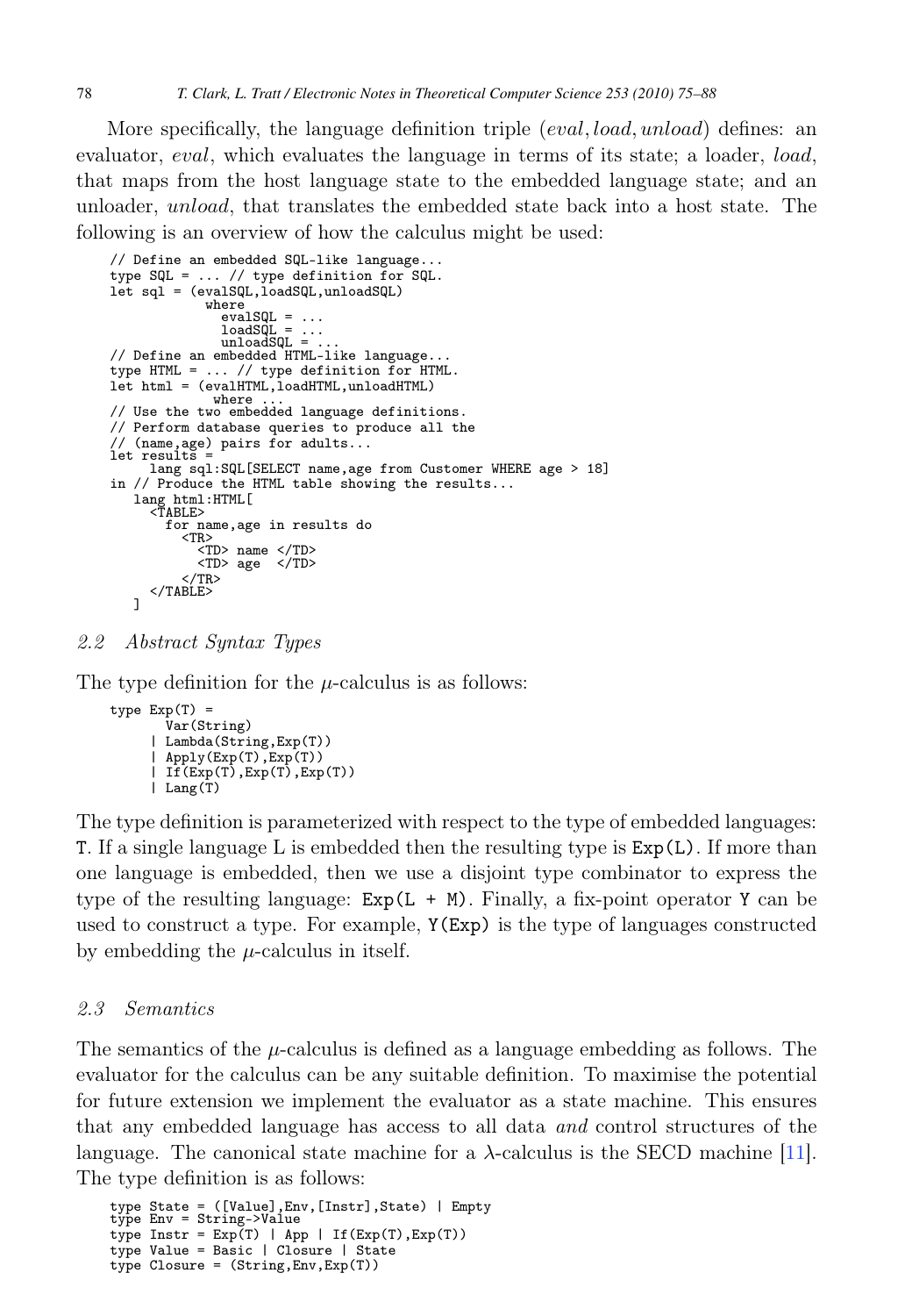The evaluator is a state transition function. It is supplied with a current machine state, performs a single transition, producing a new state. It is also supplied with another state transition function eval to which it supplies the new state. By supplying eval, the basic  $\mu$ -calculus evaluator can be extended:

```
evalExp(eval)(s) =case s of
([v],_,[],Empty) -> s
       (s,e,Var(n):s,d) -> eval(e(n):s,e,c,d)
(s,e,Lambda(n,b):c,d) -> eval((n,e,b):s,e,c,d)
       (s, e, \text{Lambda}(n, b):c, d) -> eval((n, e, b):s, e, c, d)<br>
(s, e, \text{Apply}(o, a):c, s) -> eval(s, e, a:o:\text{Appi}:c, d)<br>
(s, e, \text{If}(f, g, h):c, s) -> eval(s, f: \text{If}(g, h):c, d)
       (s, e, If(f, g, h):c, s) -> eval(s, f: If(g, h):c,d)(true:s,e,If(g,h):c,d) \longrightarrow eval(s,e,g:c,d)(false:s,e,If(g,h):c,d) -> eval(s,e,h:c,d)
       ((n,e',b):v:s,e,App:c,d) \rightarrow eval([],e'[n-v], [b], (s,e,c,d))<br>(R:():s,e,App:c,d) -> eval((s,e,c,d):s,e,c,d)
                                                  \rightarrow eval((s,e,c,d):s,e,c,d)<br>-> eval(v)
       (I: v:s,e, App:c,d) -> eval(v)<br>
([v]_{\cdot}, []_{\cdot}(s,e,c,d)) -> eval(v:s,e,c,d)
      ([v],_-,[], (s,e,c,d)end
```
The case statement above defines a state transition machine where states have the form (S,E,C,D) where S is a stack of intermediate results implemented as a list, E is an environment of variable bindings, C is a sequence of machine instructions, and D is a machine resumption state. The syntax of the above language is largely self explanatory. Lists are represented as either standard square bracketed sequences of elements, or cons pairs  $h:t$ . A name n is looked up in an environment  $e$  with  $e(n)$ , and a value v is added to the environment with  $\epsilon$ [n->v]. The builtin operators R and I are used to reify and intern machine states. Assuming the existence of a parsing mechanism that indexes on the type of a language definition, the expression  $lang(e,1,u):t[c]$  is equivalent to the following expression:

```
I(newState)
  where newState = u(termState,initialState)
where termState = e(startState)
       where startState = l(intialState, parse(t)(c))where initialState = R()
```
The expression above uses a parser that is indexed on the type t of the embedded language. It is outside the scope of this paper to analyse how parsing mechanisms can be supported by the  $\mu$ -calculus; however, the parser produces values of the appropriate abstract syntax type.

The initial state is created by reifying the current  $\mu$ -context. The initial state is supplied to the loader l together with the abstract syntax to produce a starting state for the embedded language evaluator. The starting state is supplied to the evaluator e to produce a terminal state. The terminal state along with the original initial state is supplied to the unloader to produce a new host language state. The new state is then interned by supplying it to the host language interpreter.

If we embed  $\mu$  in itself then the load and unload operations are identity. Therefore the definition of  $\mu$  is:

```
let Mu = Y(Exp)let evalMu = \dot{Y}(evalExp)
let loadMu((s,e,c,d),x) = (s,e,x:s,d)<br>let unloadMu(s,-) = slet unloadMu(s,_) = s
let muL = (evalMu,loadMu,unloadMu)
```
Now we can write programs that arbitrarily nest the calculus in itself (given suitable sugarings for infix operators):

```
fun(x) lang muL:Mu[fun(y) lang muL:Mu[x + y]]
```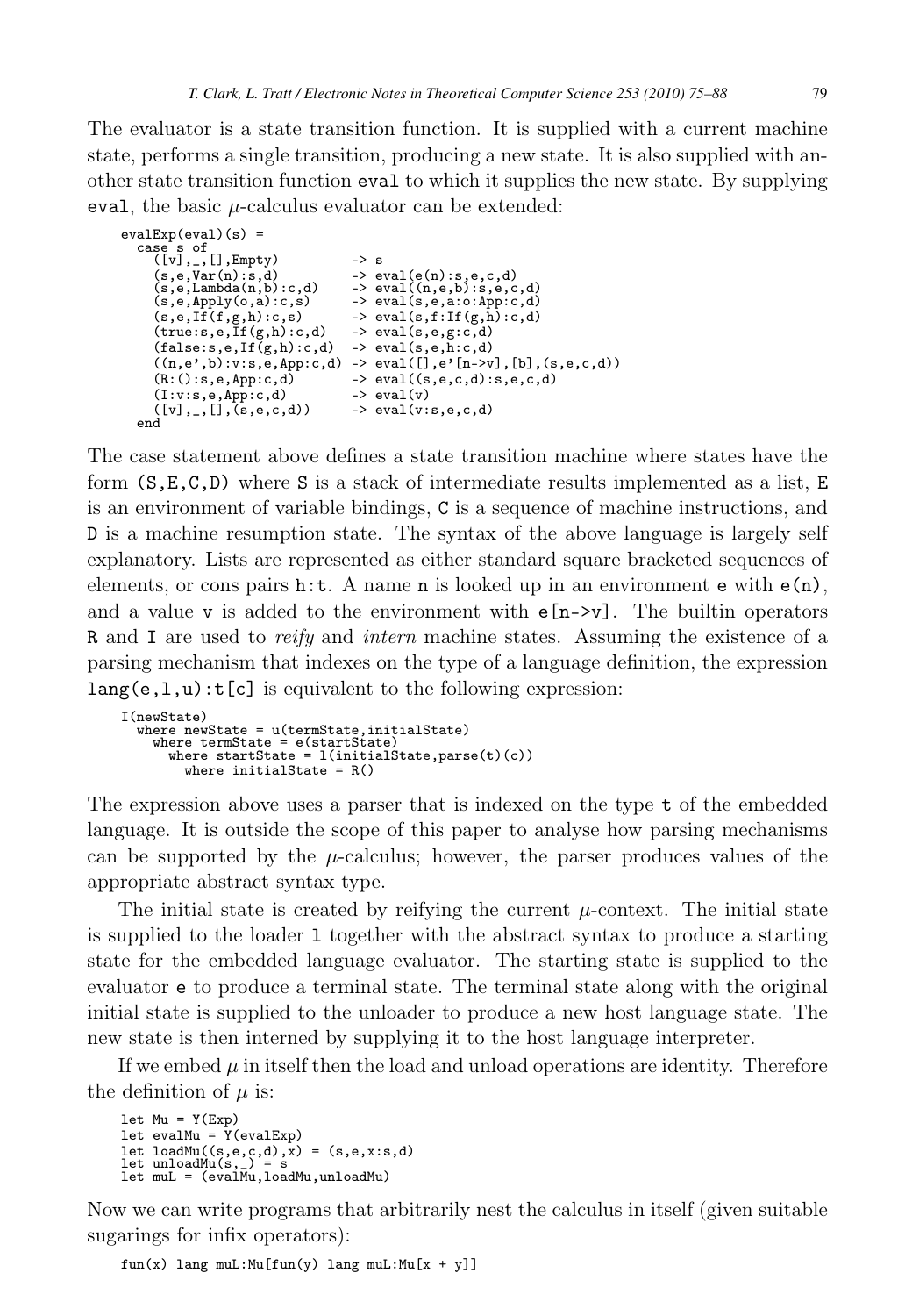In conclusion a language definition consists of: a parser for the language (which is not considered further by this paper); a data type for the language abstract syntax; a context data type for the language evaluator; an evaluator that processes the context; a loader that maps from host contexts to embedded contexts; an unloader that maps from embedded contexts to host contexts.

# 3 Categories and Styles of Language Embedding

The  $\mu$ -calculus can be used to embed any language l within a host h. The intended usage is that h is defined as a language within  $\mu$  and then l is defined within h. The approach supported by  $\mu$  forces a precise definition of how l is embedded within h including any safety criteria.  $\mu$  allows the embedding to be analysed prior to implementation.

There are a number of different types of language embedding. Some embeddings are functional because uses of the language denote values; some are non-functional because they modify the host language context; many language embeddings require that the bindings from the host language are transferred to the embedded language; some embedded languages require private state and some require that the state can be communicated to other embedded languages.

The  $\mu$ -calculus can be used to define what we term *uniform* and  $ad-hoc$  languages. Uniform languages are those that extend the  $\mu$ -calculus interpreter, and thus allow languages to be embedded inside them using the standard  $\mu$ -calculus techniques. Ad-hoc languages are those that define an arbitrary interpreter; while it is still possible to embed other languages within them, this must be done manually on a case-by-case basis. This section provides examples of different categories of language embedding using the  $\mu$ -calculus.

# 3.1 A Simple Extension

One of the simple programming language-like features not found in  $\mu$  is a *let-binding*. In this section we show how this can be added as a language embedding to  $\mu$ . The type for expressions in the language Let is defined by extending the basic expression language:

```
type LetExp(T) = Let(String, Let(T), Let(T)) | Exp(T)type Let = Y(LetExp)
```
An evaluator for Let is defined by extending the evaluator for the basic calculus:

```
let \; evalLetExp(eval)(s) =case s of
       (s,e,Let(n,x,b):c,d) -> eval(s,e,x:Let(n,b):c,d)
(v:s,e,Let(n,b):c,d) -> eval([],e[n->v],[b],(s,e,c,d))
else evalExp(eval)(s)
    end
```
The Let language definition follows the same structure as the Mu language definition: the load and unload operations are essentially identity mappings:

```
type Let = Y(LetExp)
let evalLet = Y(evalLetExp)
let loadLet(\nvert s, e, c, d), x = (s, e, x : c, d)let unoadLet(s,_) = s
let letL = (evalLet,loadLet,unloadLet)
```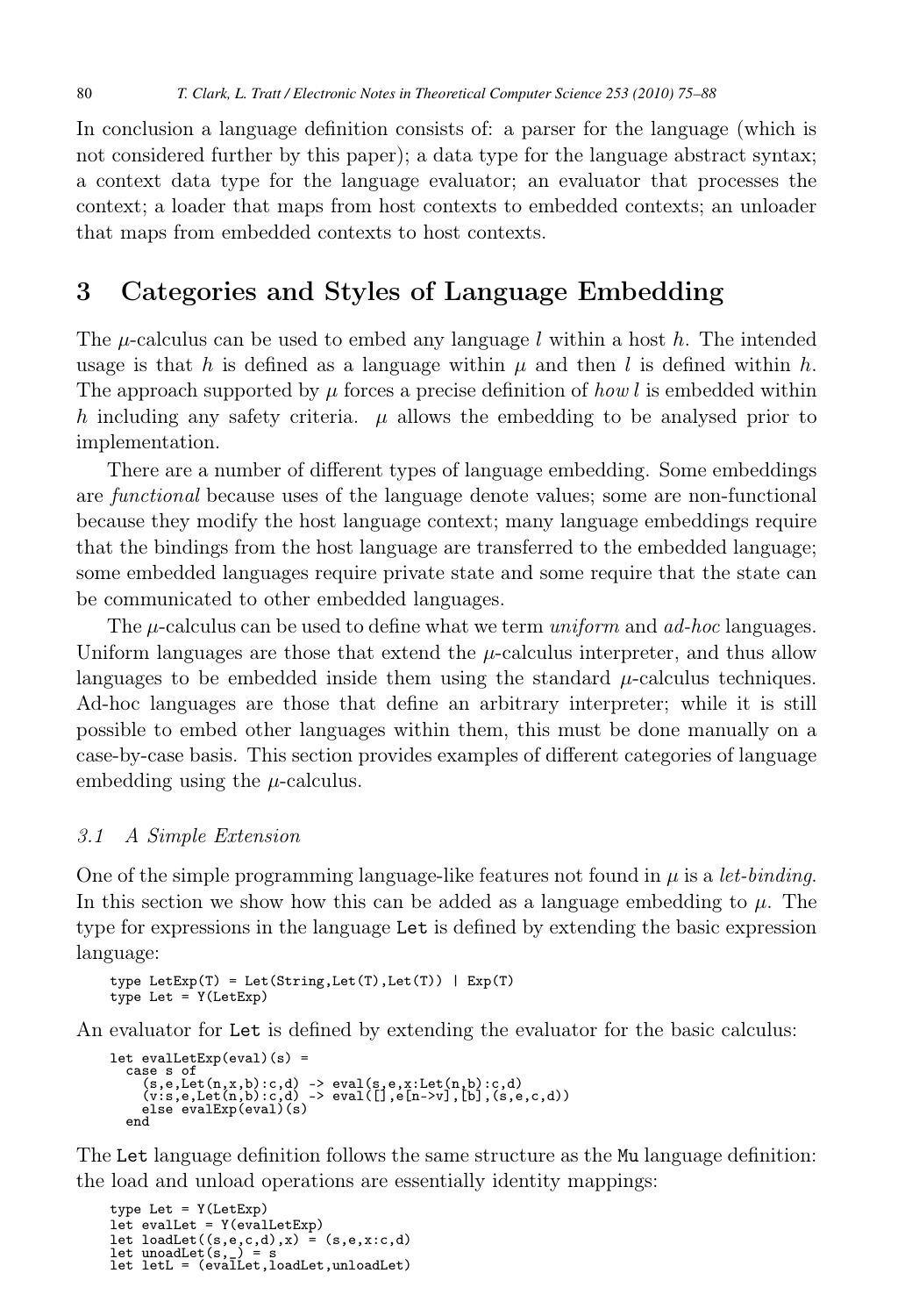Now, the let language can be used when it is embedded in the basic calculus which is now of type Exp(Let):

```
fun(x) lang letL:Let[let y = x + 1 in y]
```
Note also that because the Let language is uniform, it can be used as the basis for further language embeddings. This is shown in the following section.

### 3.2 Localized Data

A language extension is often useful when creating data structures. If the application domain is specialized then the language extension can provide abstractions that make the construction of the data *declarative* in the sense that low-level language features that are necessary to create the structure are hidden away.

The definition of a new feature for data is an example of a *functional* language embedding. Such a language is not necessarily uniform, however it does not modify the state of the host language and is used exclusively for its value.

This section provides an example of a functional embedding for implementing arrays. An array can be encoded in the  $\mu$ -calculus using functions:

```
let mkArray(j) = nulllet set(i,v,a) = fun(j) if i = j then v else a(j)
```
There may be many initial values when an array is created. Without a declarative language feature to achieve this, the creation will involve many nested calls to set. The language Array is used to create arrays:

```
lang letL:Let[
  let mkArray = fun(limit) lang arrayL:Array [ 0 .. limit ]
  in mkArray(100)]
```
The abstract syntax of the array language is not an extension to Exp:

```
type ArrayExp = (ArrayVal,ArrayVal)
type ArrayVal = Var(String) | Int
```
The evaluator for the array language only requires information about the binding context from the host language. The evaluator creates a value of type [Value]:

```
let evalArray((lower,upper),env) =
  letrec mkList(l,u) = ifl=u then [l] else lower:mkList(l+1,u)
deref(Var(n)) = env(n)
  deref(i) = i
in mkList(deref(lower),deref(upper))
```
The host language cannot manipulate values of type [Value] (and in general for an embedded language there may be a wide variety of 'foreign' values). Therefore the array unloader must translate between the array representation and the calculus representation:

```
let transArray : [Value] -> Closure
let transArray([],i) = (j, [],[] null [])
let transArray(v:a,i) =
  (j, a-)transArray(a,i+1),[| if j = \langle i \rangle then \langle v \rangle else a(j) |])
```
The operation transArray defined above uses quasi-quotes to construct and manipulate abstract syntax in terms of concrete syntax. We will assume that this language feature is available in the  $\mu$ -calculus since it is simply sugar for the equivalent expression in terms of AST constructors. Quasi-quotes have been implemented in a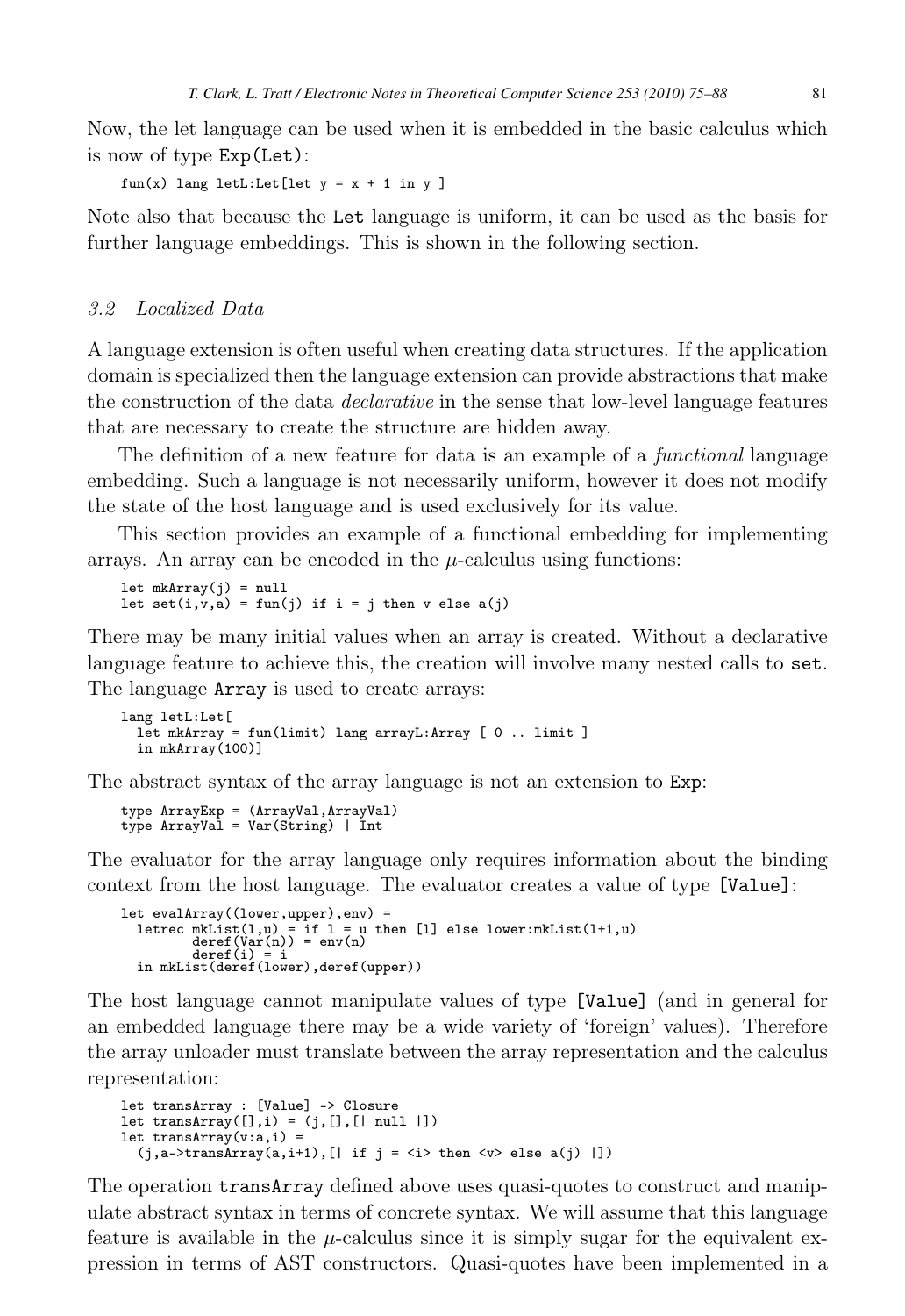number of languages to support syntax manipulation including Template Haskell [15], Converge and XMF.

Given the translation from arrays (lists of values) to a closure-based representation, it is possible to define the array loader and unloader:

let  $loadArray((s,e,c,d),(1,u)) = ((1,u),e)$ let unloadArray(a,(s,e,c,d)) = (transArray(a,0):s,e,c,d)

We can now define a language that embeds both the  $\mu$ -calculus and arrays into Let

```
type Lang(T) = Exp(Let (Exp(T) + ArrayExp)type Array = Y(Lang)
let arrayL = (evalArray,loadArray,unloadArray)
```
The language used in the example above is defined by Exp(Array).

#### 3.3 State Modification

Not all languages are functional. A non-functional language can affect the state of the host language in some way. The impact of the language can be on the data, on the control flow or both. This section provides a simple ad-hoc language embedding that affects the state of data in the host language.

Consider the case where we want to print out a message each time a  $\mu$ -calculus function is called. The calculus does not provide any features that allow us to toggle function tracing on and off. A new language feature is required that allows the following:

```
lang traceL:Trace[ traceOn ]
 \ldots // Tracing is now on.
lang traceL:Trace[ traceOff ]
... // No more tracing
```
We will assume that there are builtin functions called enter and exit in the  $\mu$ calculus that allow functions to be traced. So a function  $fun(x)$  b can be traced by changing the function body to:

 $fun(x)$  exit(b, enter(x))

The language for tracing is very simple:

```
type Trace = traceOn | traceOff
```
When tracing is switched on, the embedded language makes a global change to the host state. Each closure and function expression must be modified to insert calls to the tracing functions:

```
let trace(s,e,c,d) = (trace(s),trace(e),trace(c),trace(d))
let trace(Empty) = Empty
let trace([]) = []<br>let trace(x:s) = trace(x):trace(s)<br>let trace(n->v) = n->trace(v)<br>let trace(n,e,b) = (n,trace(e),[| exit(<trace(b)>,enter(<n>)) |])<br>let trace(Var(n)) = Var(n)<br>let trace(Lambda(n,b) = Lambda(n,[| exit(<tra
let trace(App) = App
```
The untrace operator performs the changes in reverse. Now the tracing language can be defined in terms of the global modifier to the host language state:

```
let evalTrace(s,traceOn) = trace(s)
let evalTrace(s,traceOff) = untrace(s)
let loadTrace(s,t) = (s,t)
let unloadTrace(s,s') = s
```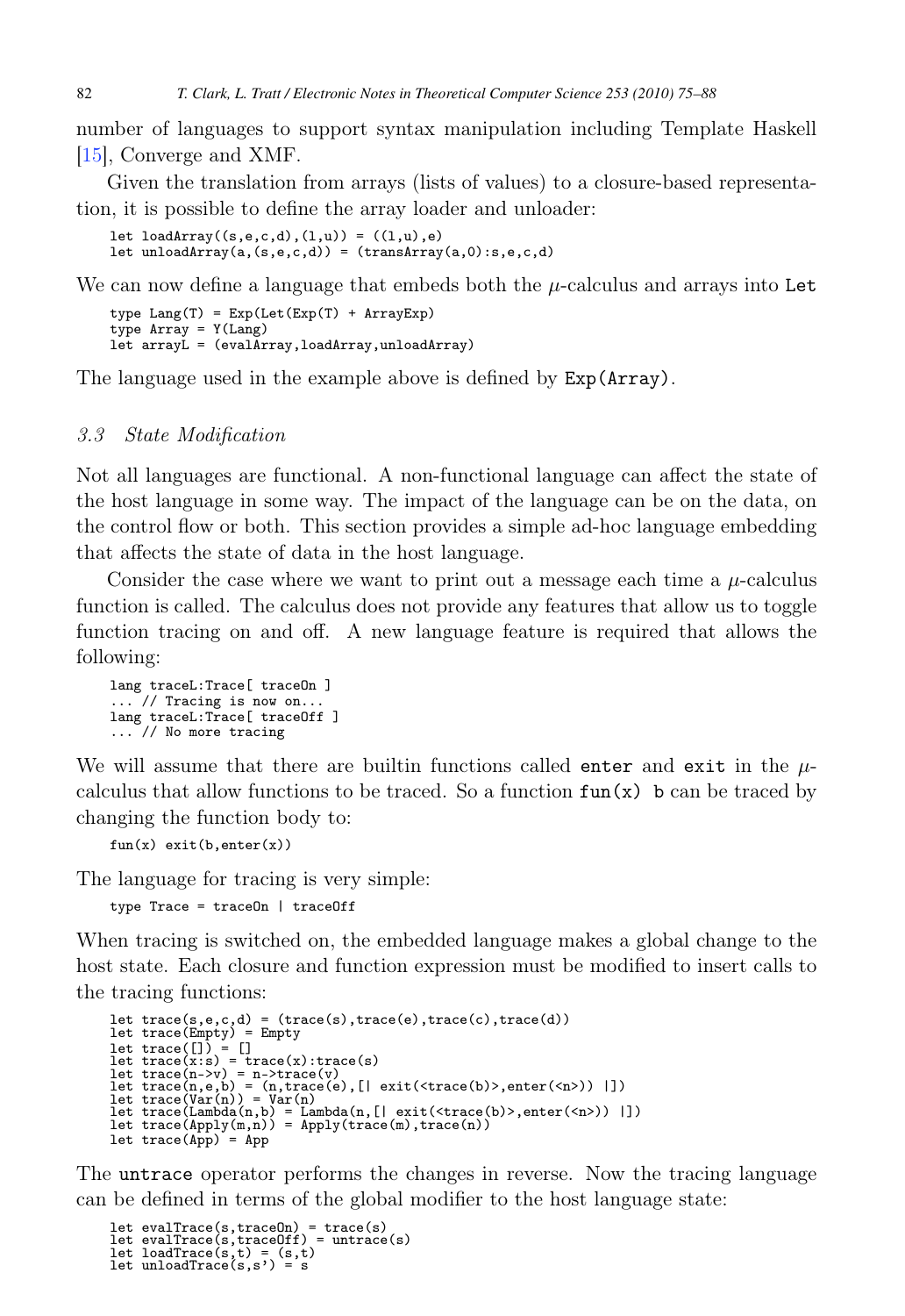```
let traceL = (evalTrace,loadTrace,unloadTrace)
```
The calculus with tracing in is defined by  $Y(Lang)$  where:

```
type Lang(T) = Exp(Exp(T) + Trace)
```
### 3.4 Control Flow

The previous section defines a non-functional embedding that influences the structure of data in the host language. Another form of non-functional embedding affects the control flow of the host language. This is only possible if the embedded language has access to the complete state of the host language. It can be achieved by passing continuations to the embedded language, however this makes it difficult to define transformations on the state. Instead, if evaluators are defined in terms of transition machines then embedded languages have access to the required information in an appropriate format.

Suppose that we want a new language construct that aborts the program under a given condition:

```
lang letL:Let[
  let x = f(100)in lang abortL:Abort[ stop if(x > 100) ]]
```
The condition under which the program aborts is written in the  $\mu$ -calculus, therefore the language is defined as:

```
type \text{Abort}(T) = \text{Exp}(T)type \text{Lang}(T) = \text{Exp}(\text{Let}(\text{Exp}(T) + \text{Abort}(\text{Exp}(T))))
```
Note that in the example above the type Abort is a synonym for Exp, however the parser will use a different constructor to tag the result of parsing the embedded language.

The evaluator for the embedded language must extend that of the  $\mu$ -calculus:

```
let evalAbort(eval)(expState,trueState,falseState) =<br>trueState when eval(expState) = ([true],,,)
                        when eval(expState) = ([true], _, _, _)<br>otherwise
   falseState
```
The loader and unloader for the Abort language are defined as follows:

```
let loadAbort((s,e,c,d),x) =
(([],e,[x],Empty),(s,e,c,d),([error],[],[],Empty)
let unloadAbort(s,_) = s
```
The language for Abort is defined:

let abortL = (evalAbort(Y(evalExp)),loadAbort,unloadAbort)

# 3.5 Private State

Previous examples have shown how the identifiers that are in scope within the host language can be passed down to an embedded language. In general, this is achieved by the loader for the language passing the current environment to the evaluator for the embedded language.

Multiple occurrences of the same embedded language may require access to shared data. This can be achieved through binding in the host language and making the variables in scope available to the embedded language. However, this is not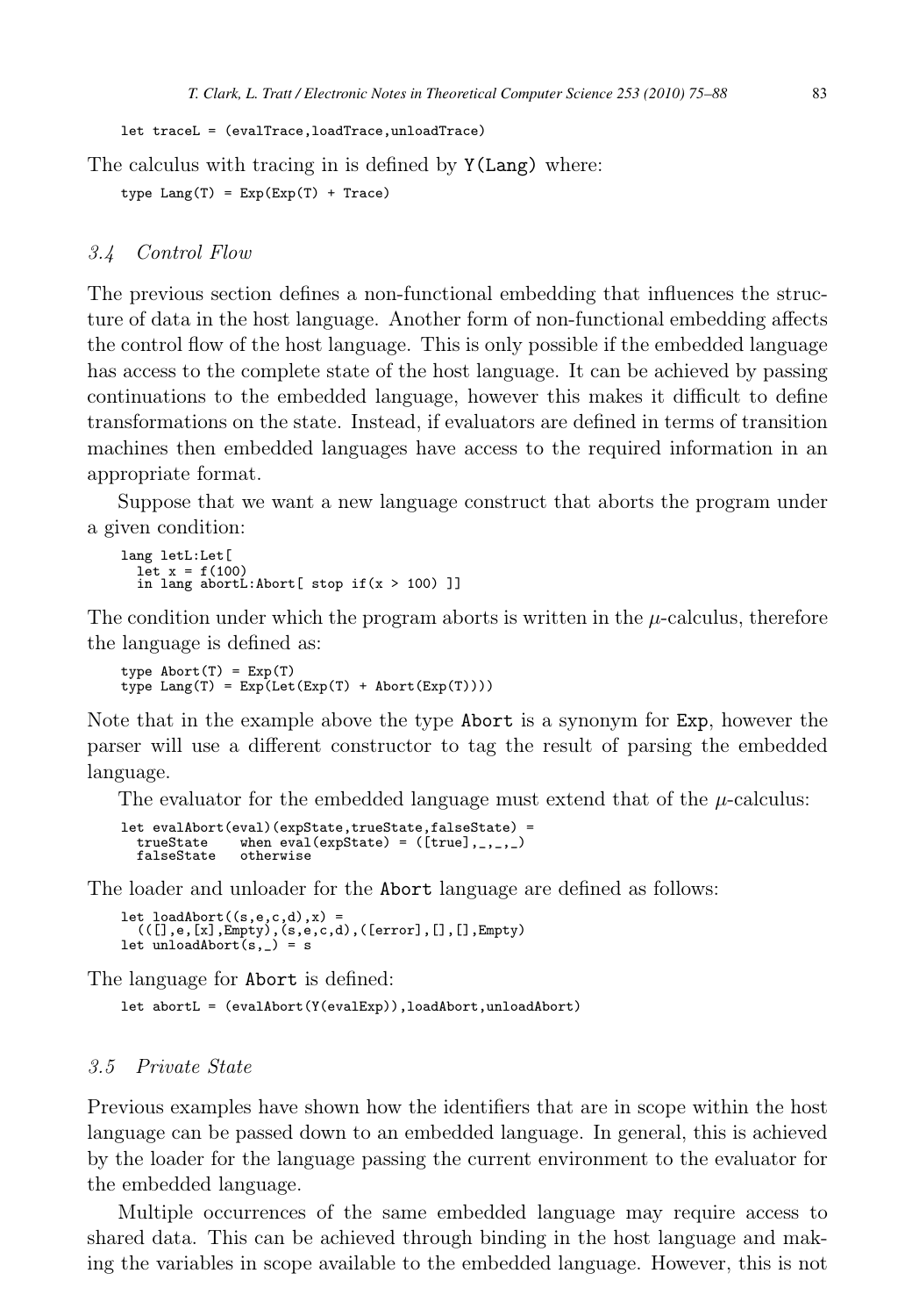always desirable since the embedded language must know the names of the variables that hold the values of its state. In general, it is unsafe to rely on the use of particular variable names to pass information from one language to another.

Another option is to encode the state required by the embedded language as part of the evaluation state of the host language. This requires the host language state to be extended. This section shows how the state is extended.

Consider a language Secret that has a single boolean flag. Each occurrence of the embedded language may choose to toggle the flag or print it out:

```
type Secret = Toggle | Print
```
There are two new elements of state required by the secret language: the flag; the stream of outputs. Therefore, the state of the host calculus becomes:  $(s, e, c, d, f, o)$ where **f** is a boolean flag and **o** is a sequence of boolean representing the output of the program.

```
type SecretState = ([Value],Env,[Instr],SecretState,Bool,[Bool])
```
We have already defined **evalExp** and do not want to change it to reflect the extended state. The solution is to wrap the definition of evalExp with a new definition that lifts the signature from State -> State to SecretState -> SecretState. This is defined as follows:

```
let evalExp'(eval)(s,e,c,d,f,o) = evalExp(eval')(s,e,c,d)
      where eval'(s,e,c,d) = eval(s,e,c,d,f,o)
```
The evaluator for Secret is simple:

```
let evalSecret((f,o),Toggle) = (!f,o)let evalSecret((f, o, Print) = (f, f: o)
```
The language definition for Secret is:

```
let loadSecret((s,e,c,d,f,o),x) = ((f,o),x)<br>let unloadSecret((f,o),(s,e,c,d,_,_)) = (s,e,c,d,f,o)<br>let secretL = (evalSecret,loadSecret,unloadSecret)
```
The calculus with Secret embedded within Let can be defined as Y(Lang):

```
type Lang(T) = Exp(Let(Exp(T) + Secret))
```
# 3.6 New Binding Schemes

The  $\mu$ -calculus is statically scoped. Dynamic scoping allows variables to be bound to values such that they are available anywhere in the program during the evaluation of a given expression. Dynamic scoping is useful to capture the situation where a variable would need to be passed to many operations as an argument. Common Lisp is an example of a language that provides both static and dynamic scoping. The following example shows how a dynamic binding scheme works:

```
lang letL:Let[
  let add = fun(x) x + y
  in lang dynL:Dyn[dyn y = 100 in add(20)]]
```
The function add takes a formal parameter x and adds it to y which is currently not in scope. The embedded language Dyn binds y and then calls add supplying it with 20. The result of the program is 120.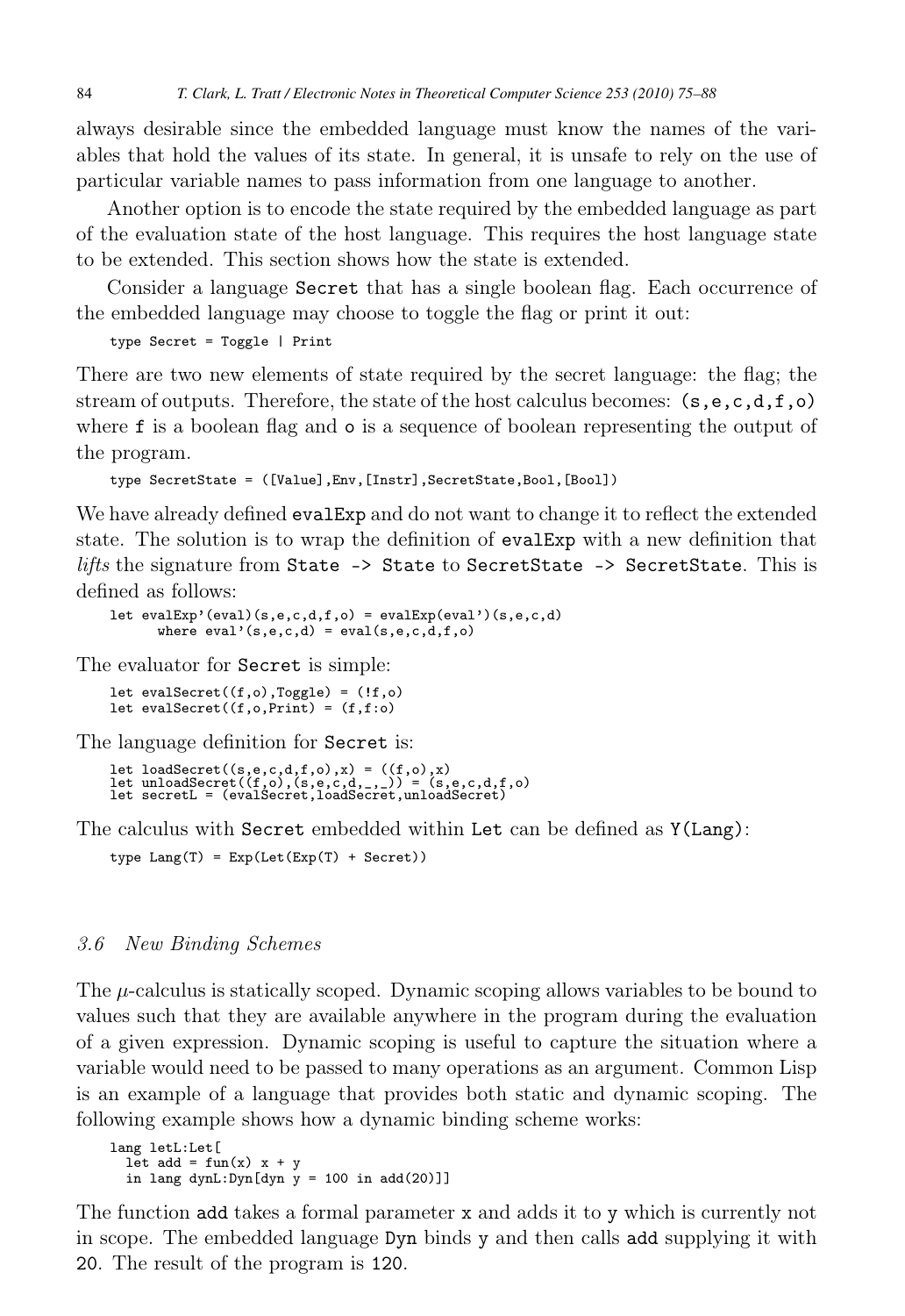<span id="page-10-0"></span>The dynamic binding language requires a new type of environment for dynamic variables. Just as Let extends and contracts the static environment, Dyn extends and contracts the dynamic environment. However, the evaluator for the basic Exp language cannot reference a new type of environment since the state is fixed.

The solution is to introduce a new state element for a dynamic environment and to merge the static and dynamic environments when the Dyn interpreter passes control to the Exp interpreter. When the state is returned by the Exp interpreter, the dynamic environment is extracted and replaced into the Dyn state. The type Dyn is defined:

```
type Dyn(T) = DLet(String,Dyn(T),Dyn(T)) | Exp(T)
```
The evaluator for Dyn is:

```
let evalDvn(eval)(s) =case s of
     (s, e, y, \text{DLet}(n, x, b):c, d) \rightarrow \text{eval}(s, e, y, x: \text{DLet}(n, b):c, d)(v:s,e,y,DLet(n,b):c,d) \rightarrow eval([],e,y[n->v],[b],(s,e,y,c,d))([v], ..., [], (s, e, y, c, d)) \rightarrow \text{eval}(v: s, e, y, c, d)else evalExp'(eval)(s)
  end
```
When the evaluator evalDyn is called it checks for dynamic binding expressions at the head of the control. The dynamic binding expression evaluates the value-part and extends the dynamic environment in the machine state. The evaluator evalExp must be *lifted* to take account of the extra state component:

let evalExp'(eval)(s,e,,y,c,d) = evalExp(eval')(s,y + e,c,d) where  $eval'(s,e,c,d) = eval(s',e',y,c,d')$ where  $(s', e', c, d') = (s, e, c, d) / y$ 

The definition of evalExp' given above merges the dynamic and lexical environments when it calls evalExp. When the environments are merged. the lexical environment always takes precedence allowing lexically bound variables to shadow the dynamic variables. Since the lexical environment always shadows the dynamic environment, it is possible to remove the dynamic environment from the resulting state. The / operator removes the 'base' environment wherever it occurs in the supplied state.

3.7 Summary

This section has described categories of language embedding using the  $\mu$ -calculus. The calculus can be used to design embedded languages in terms of the semantics both of the language and its embedding within the host and each language definition takes the form of a triple: evaluator, loader and unloader. The design of an embedding must answer questions relative to the host and sibling languages: syntax; semantics; load and unload; safety criteria.

# 4 Example Application

This section provides an example of multiple embedded languages that can work together. When designing multiple embeddings we must consider the interaction of the languages and any safety criteria that prevent the languages interacting in undesirable ways. The  $\mu$ -calculus approach explicitly represents components of the embeddings that make it easy to ensure safety criteria are achieved.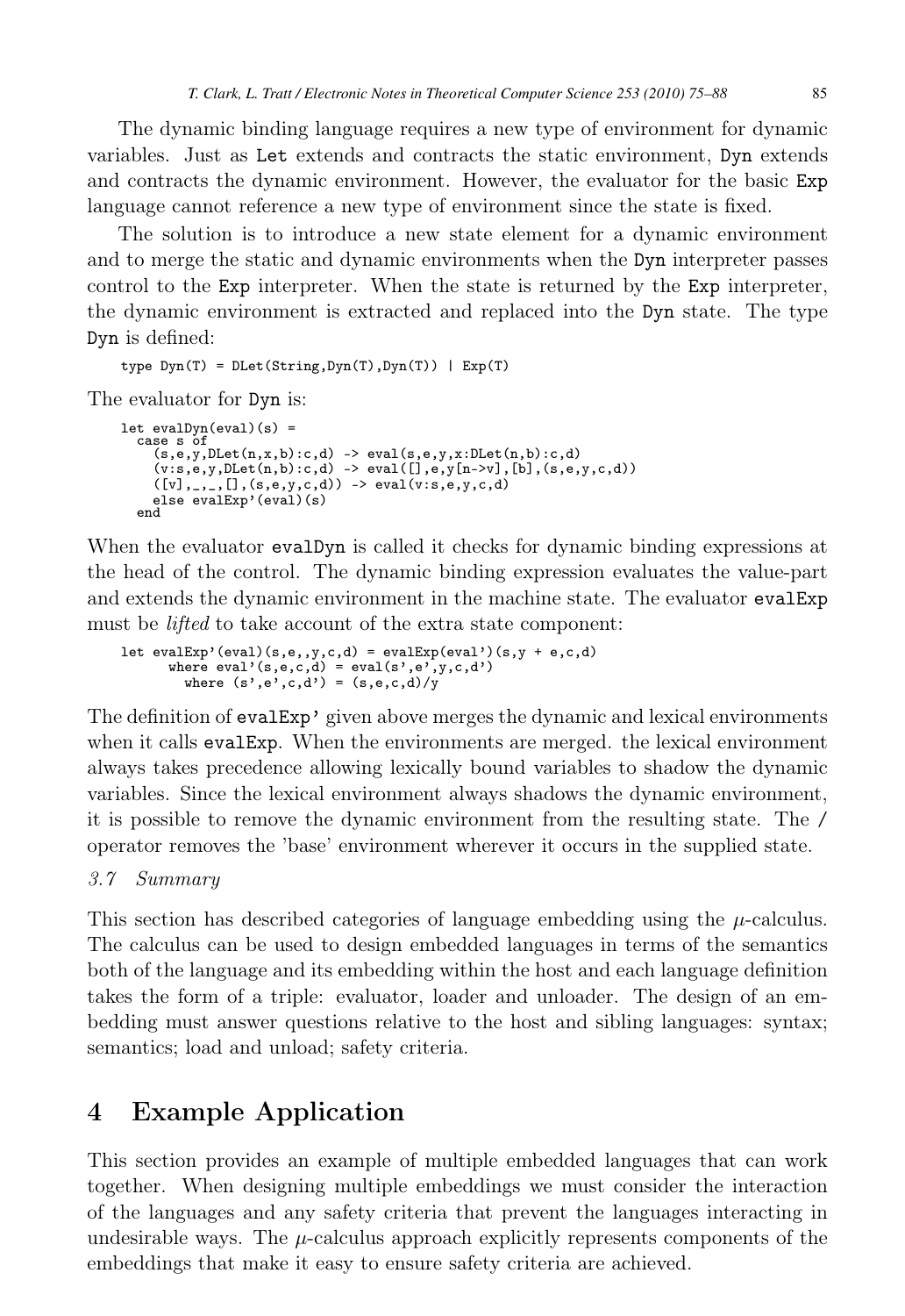Consider writing web-applications that use relational database tables to store data and HTML to provide the user-interface. We will use the basic  $\mu$ -calculus as the host language; it is representative of a general purpose host. Two languages are embedded within the host: SQL is used to process the database tables; HTML is used to produce the user-interface. See Section 2.1 for the language definitions.

#### 4.1 Database Queries

The first step is to define an SQL-like language. We limit this to selecting fields from a named database table where the field values satisfy a given predicate expression:

type SQLExp(T) = ([String],String,Exp(T))

The evaluator for SQL requires an extra state component that maps table names to tables. We represent tables as sequences of table rows:

```
type SQLState = ([Value],Env,[Instr],SQLState,Tables) | Empty
type Tables = String->DBTable
type DBTable = [DBRow]
type DBRow = String->Value
```
The evaluator must handle the extra SQL constructs:

```
let evalSQL(eval)(s) =case s of<br>
(s,e,(ns,n,b):c,d,t) -> eval(t(n)/ns:[]:s,e,sel(b):c,d,t)<br>
((vs:vss):s,e,sel(b):c,d,t) -><br>
eval([],e[ns->vs],[b],(vss:s,e,cif(vs):sel(b):c,d,t),t)<br>
(true:rs:vss:s,e,cif(vs):c,d,t) -> eval(vss:(vs:rs):s,e,c,d,t)
                            where (s, e, c, d, t) = s<br>eval'(s, e, c, d) = eval(s, e, c, d, t)
     end
```
The SQL evaluator defined above detects SELECT expressions at the head of the control, looks up the table in the environment  $t(n)$  and selects the named fields  $t(n)/ns$ . The machine then uses the new instructions sel and cif to process each value-tuple in turn and build up a sequence of values that satisfy the predicate expression b.

### 4.2 Web Page Generation

The HTML language is defined as follows:

```
type HTML(T) = [Row(T)]type Row(T) = Row[Col(T)] | ForRow([String],String,Row(T))
type Col(T) = Col(Exp(T)) | ForCol([String],String,Exp(T))
```
The state for the HTML language uses a new state component that models the output:

type HTMLState = ([Value],Env,[Instr],HTMLState,[String]) | Empty

The evaluator is defined as follows:

```
let \text{ evalHTML}(\text{eval})(s) = \text{case} \text{ s of}case s of (s, e, rs; i, d, o) -> eval(s,e,:rs:tend:c,d,"<TABLE>":o)<br>
(s, e, rs; i, d, o) -> eval(s,e,c,d,"</TABLE>":o)<br>
(s, e, k, o, d, o) -> eval(s,e,c,d,"</TABLE>":o)<br>
(s, e, k, o, c, d, o) -> eval(s,e,c,s:rend:c,d,"<TR>":o)<br>
(s, e, r, e, c, dwhere (s, e, c, d, o) = s
```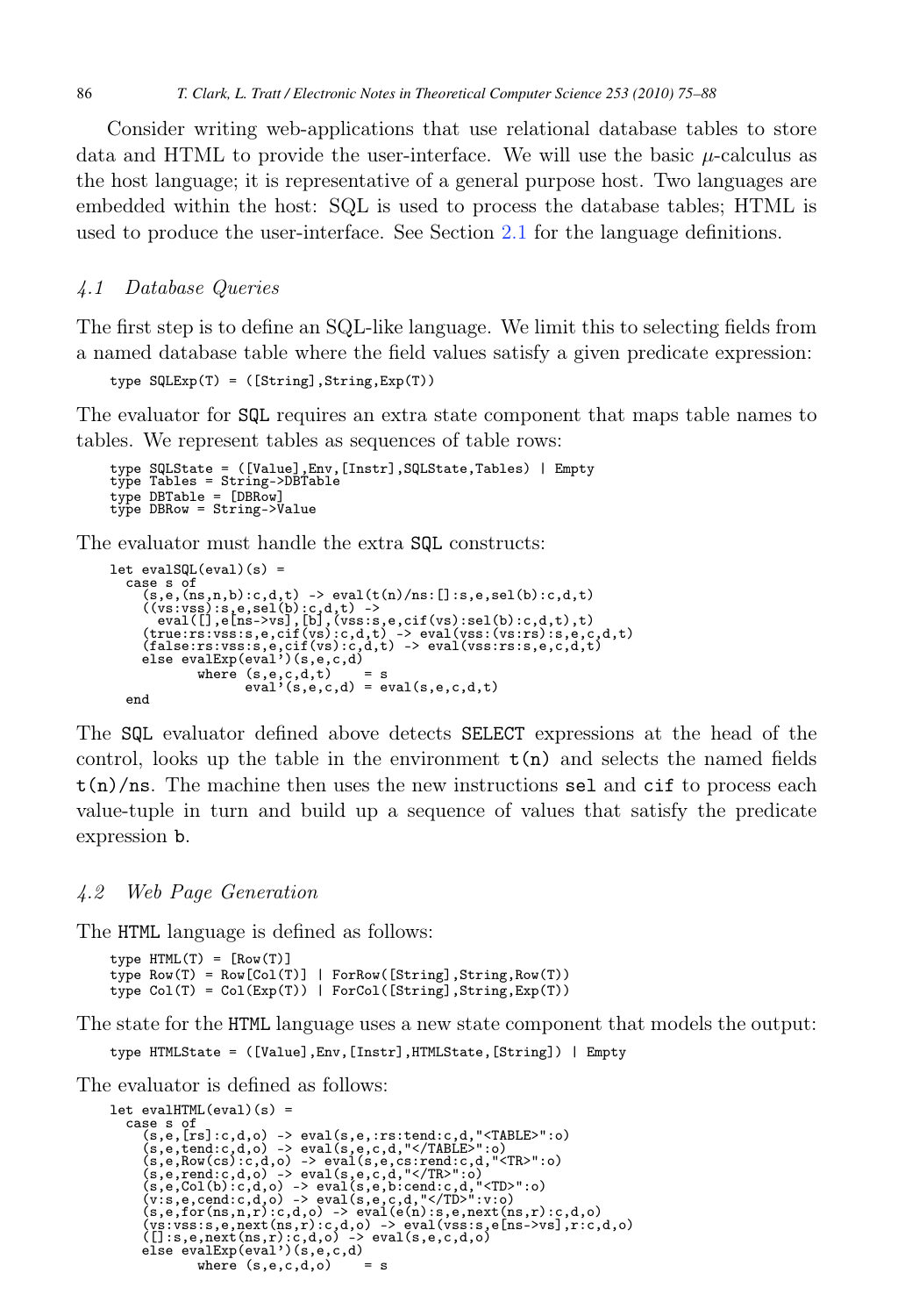$eval'(s,e,c,d) = eval(s,e,c,d,o)$ 

<span id="page-12-0"></span>The HTML evaluator defined above detects table declarations at the head of the control. HTML output is built up as each element of the table declaration is processed. The evaluator uses the new instructions tend, rend and cend to produce the terminating tags. The for-loops within rows and columns are processed using the new instructions for and next.

### 4.3 Language Collaboration and Safety Criteria

The state of the host language must merge the requirements of the two embedded languages. Therefore:

```
let evalExp'(eval)(s,e,c,d,t,o) = evalExp(eval')(s,e,c,d)
      where eval'(s,e,c,d) = eval(s,e,c,d,t,o)
```
The load and unload mappings for the language definitions can then perform the appropriate state projections:

```
let loadSQL((s,e,c,d,t,o),sql) = (s,e,sql:c,d,t)let unloadSQL((s,e,c,d,t),(_,_,,_,_,,o)) = (s,e,c,d,t,o)<br>let loadHTML((s,e,c,d,t,o),html) = (s,e,html:c,d,o)<br>let unloadHTML((s,e,c,d,o),(_,_,_,_,t,_)) = (s,e,c,d,t,o)
```
The definition above specifies two languages and how they interact. Each language requires state—t for database tables and o for the HTML output. The specification requires that these states are maintained separately and interact in well-defined ways (in the calculus this is specified by scoping rules). Any implementation that is consistent with  $\mu$ , SQL and HTML is required to respect this safety criteria.

# 5 Conclusions

end

In this paper we defined the  $\mu$ -calculus which allows languages and homogeneous language embeddings to be specified. We showed that it is sufficiently expressive that it can be used to add new language features to itself in a coherent fashion. We identified and defined functional, non-functional, ad-hoc and uniform language embedding categories. We finally showed how the  $\mu$ -calculus can be used to specify how DSLs such as an HTML generation language and SQL can be embedded within each other.

# References

- [1] J. Bentley. Programming pearls: little languages. *Communications of the ACM*, 29(8):711–721, Aug. 1986.
- [2] M. Bravenboer and E. Visser. Concrete syntax for objects. Domain-specific language embedding and assimilation without restrictions. In D. C. Schmidt, editor, *Proc. OOPSLA'04*, Vancouver, Canada, 2004. ACM SIGPLAN.
- [3] L. Cardelli, F. Matthes, and M. Abadi. Extensible grammars for language specialization. In *Proc. Fourth International Workshop on Database Programming Languages - Object Models and Languages*, pages 11–31, Aug. 1993.
- [4] L. Cardelli, F. Matthes, and M. Abadi. Extensible syntax with lexical scoping. Technical Report 121, Digital Systems Research Centre, Feb. 1994.